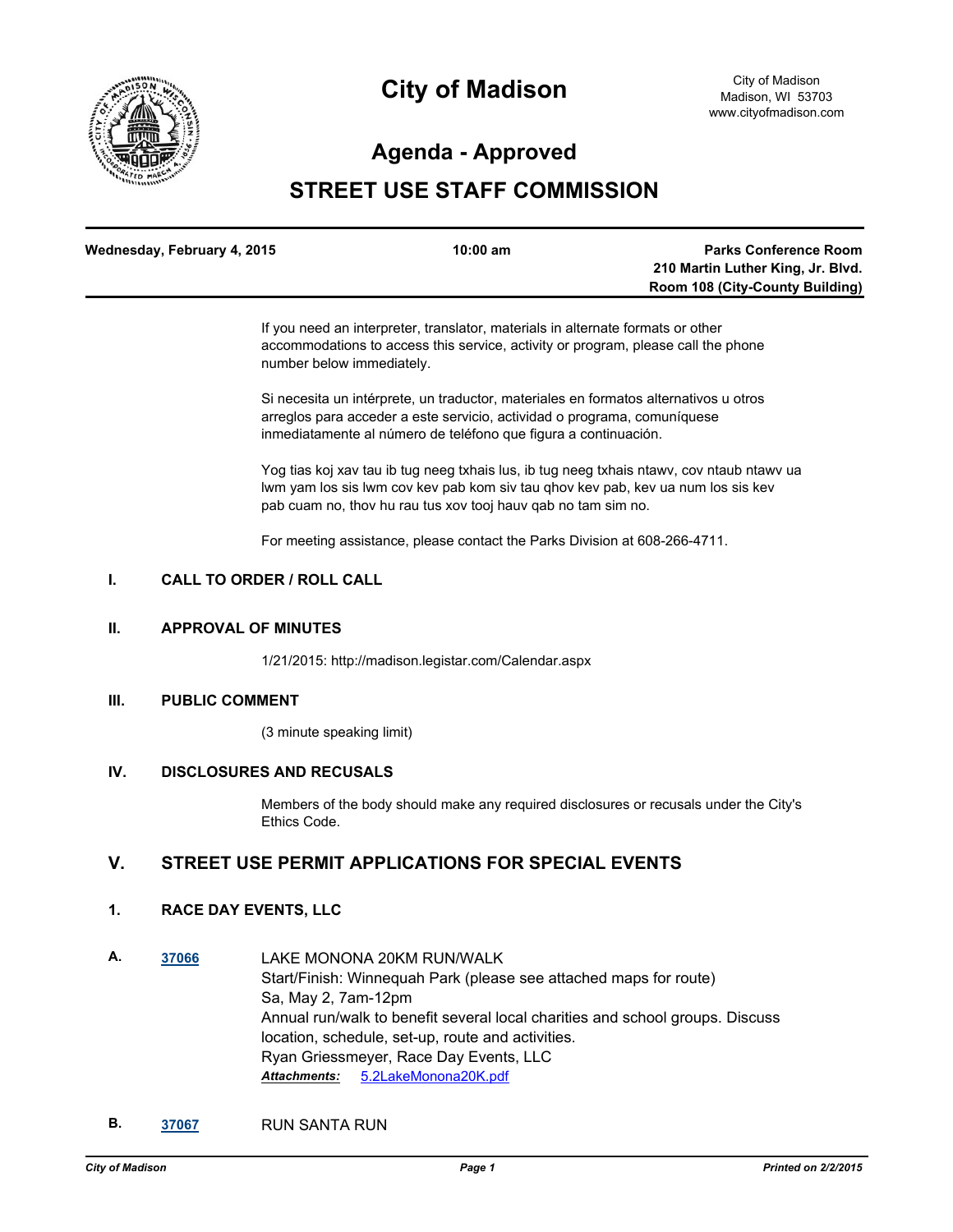Start/Finish: Capitol Square (please see attached map for route) Sa, Dec 5, 11am-5pm Annual run/walk to benefit the River Food Pantry. Discuss location, schedule, set-up, route and activities. Ryan Griessmeyer, Race Day Events, LLC *Attachments:* [12.5RunSantaRun.pdf](http://madison.legistar.com/gateway.aspx?M=F&ID=ab273d0d-bbf5-4e6e-a1dc-a55950cc700f.pdf)

## **2. MADISON FESTIVALS, INC**

- **A. [37058](http://madison.legistar.com/gateway.aspx?m=l&id=/matter.aspx?key=39914)** MADISON MARATHON (SPRING) Capitol Square, 200 MLK, 100 Wisconsin Ave (200 block for parking), 100 E Washington Sa, May 23, 8pm-Su, May 24, 12:30pm, take-down: M, May 25 Annual run/walk to benefit various local non-profit organizations. Discuss location, schedule, set-up, route and activities. Ryan Richards, Madison Festivals, Inc [5.23-5.24MadisonMarathonSpring.pdf](http://madison.legistar.com/gateway.aspx?M=F&ID=1280fe07-fd74-4bea-86e1-d54577ce6bb4.pdf) *Attachments:* [5.24HalfMarathonMap.pdf](http://madison.legistar.com/gateway.aspx?M=F&ID=851ce8f7-e136-45dd-9cf8-7995ffaf18f4.pdf)
- **B. [37061](http://madison.legistar.com/gateway.aspx?m=l&id=/matter.aspx?key=39917)** TASTE OF MADISON Capitol Square, surrounding 100 blocks, 200 blocks of Wisconsin Ave and MLK Jr Blvd Set-up: F, Sept 4, 3pm Event: Sa, Sept 5, 2pm-9pm; Su, Sept 6, 11am-7pm Take-down: Su, Sept 6, 7pm-M, Sept 7, 9am Annual food and music festival to benefit various local non-profit organizations. Discuss location, schedule, set-up and activities. Ryan Richards, Madison Festivals, Inc *Attachments:* [9.3-9.6TasteOfMadison.pdf](http://madison.legistar.com/gateway.aspx?M=F&ID=1ceabe4d-9f6f-44ad-9d06-ebbc75bd262b.pdf)
- **3. [37062](http://madison.legistar.com/gateway.aspx?m=l&id=/matter.aspx?key=39918)** 2015 MADISON SHAMROCK SHUFFLE State St, Lake St, Langdon, Park, Observatory (please see attached map for route) Su, Mar 15, 6am-12pm Annual run/walk to benefit Boys & Girls Club of Dane Co. Discuss location, schedule, set-up, route and activities. Steve Donovan, Shamrock Shuffle, Inc *Attachments:* [3.15ShamrockShuffle.pdf](http://madison.legistar.com/gateway.aspx?M=F&ID=f4327c70-154c-4aa2-9b36-cd93aa5f4e9e.pdf)

## **4. DANE COUNTY FARMERS' MARKET**

**A. [37068](http://madison.legistar.com/gateway.aspx?m=l&id=/matter.aspx?key=39924)** WEDNESDAY FARMERS' MARKET 200 Block MLK W, Apr 22-Nov 4, 8am-3pm Annual weekly farmers' market. Discuss location, schedule, set-up and activities. Bill Lubing, Dane County Farmers' Market *Attachments:* [4.22-11.4WednesdayFarmersMarket.pdf](http://madison.legistar.com/gateway.aspx?M=F&ID=549e261f-63f6-489e-9ea3-6d46c0d35489.pdf)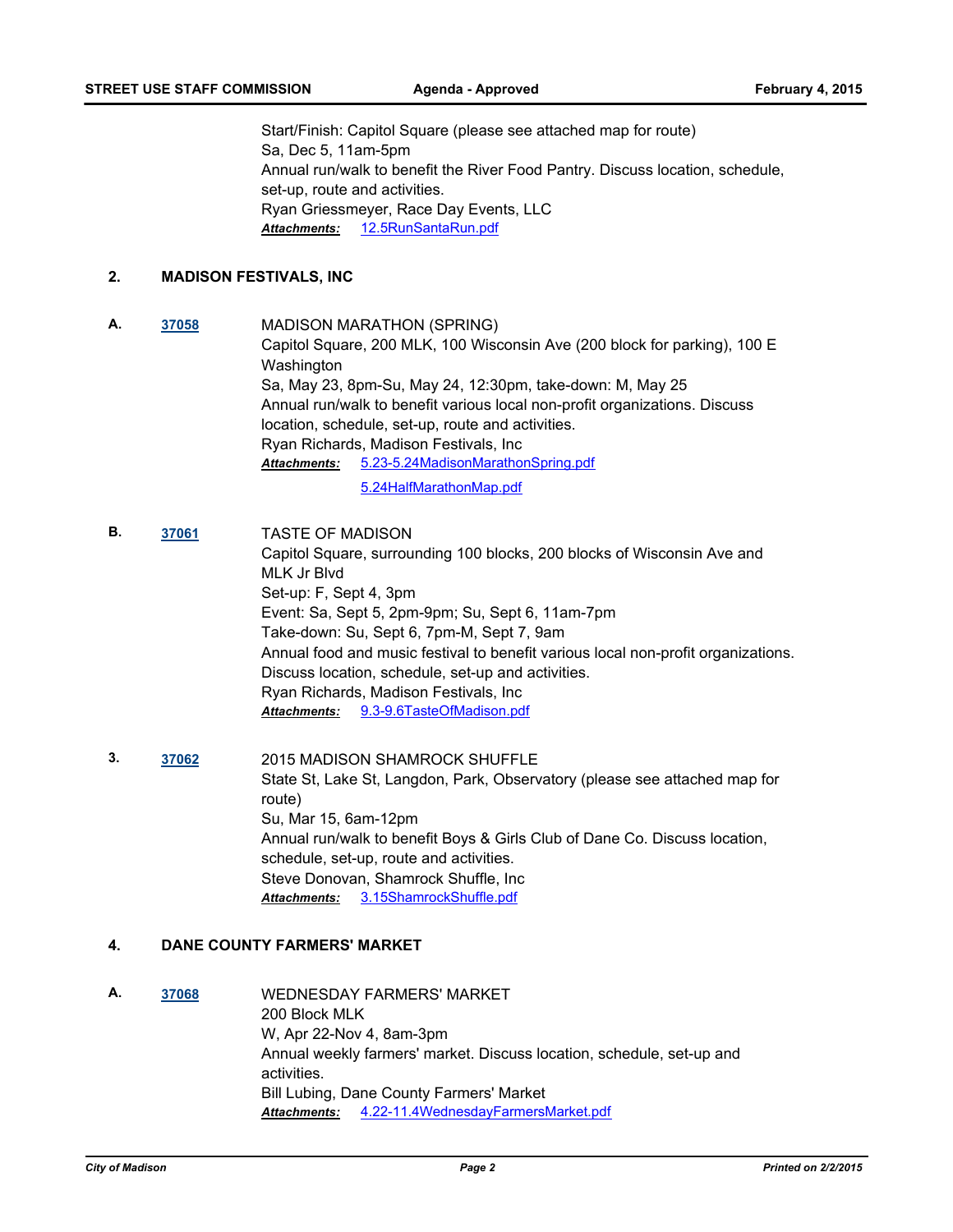- **B. [37069](http://madison.legistar.com/gateway.aspx?m=l&id=/matter.aspx?key=39925)** ART FAIR FARMERS' MARKET 10 Block of East and West Wilson Sa, Jul 11, 5am-2pm Annual Saturday farmers' market relocation for the Art Fair On the Square. Discuss location, schedule, set-up and activities. Bill Lubing, Dane County Farmers' Market *Attachments:* [7.11FarmersMarket-ArtFair.pdf](http://madison.legistar.com/gateway.aspx?M=F&ID=e37c565e-3759-495b-a3de-5b43dac00e25.pdf)
- **5. [37070](http://madison.legistar.com/gateway.aspx?m=l&id=/matter.aspx?key=39926)** ISTHMUS PADDLE & PORTAGE Start: James Madison Park, Finish: Olin Park (please see attached maps for route) Sa, Jul 18, 7am-4pm Annual run/walk/paddle/portage. Discuss location, schedule, set-up, route and activities. Courtney Lovas, Isthmus Publishing Co, Inc *Attachments:* [7.18Paddle&Portage.pdf](http://madison.legistar.com/gateway.aspx?M=F&ID=9ce37ce1-a954-4a95-b63c-7e60bbcb54c2.pdf)
- **6. [37071](http://madison.legistar.com/gateway.aspx?m=l&id=/matter.aspx?key=39927)** HENRY VILAS ZOO RUN RUN Start/Finish: Vilas Park (please see attached maps for route) Su, Sept 27, 6am-12pm Annual run/walk to benefit the Henry Vilas Park Zoological Society. Discuss location, schedule, set-up, route and activities. Kelly Winckler, Henry Vilas Park Zoological Society *Attachments:* [9.27HenryVilasZooRunRun.pdf](http://madison.legistar.com/gateway.aspx?M=F&ID=63cdc3c4-6a9d-4a64-82f1-9182987d9288.pdf)

#### **VI. STREET USE PERMIT APPLICATIONS FOR ROUTINE REQUESTS**

**1. [37037](http://madison.legistar.com/gateway.aspx?m=l&id=/matter.aspx?key=39909)** ST PATRICK'S DAY PARADE Capitol Square, and the first block of East Washington Ave Sun, Mar 15, 11am-3pm Annual parade to benefit the UW Carbone Cancer Center, Coaches vs Cancer, GiGi's Playhouse-Madison. Discuss location, schedule, set-up, route and activities. Scott H Mueller, St. Patrick's Day Parade Committee, Inc *Attachments:* [3.15StPatricksDayParade.pdf](http://madison.legistar.com/gateway.aspx?M=F&ID=54adccd3-5fca-4f54-913c-fa104704f5e9.pdf)

#### **2. UW-HOUSING**

- **A. [37095](http://madison.legistar.com/gateway.aspx?m=l&id=/matter.aspx?key=39949)** MOVE OUT 2015/UW HOUSING 300 Block Lake St (from Johnson to Dayton) Sa, May 16, 6am-6pm Restrict parking for annual UW-Housing move out. Discuss location, schedule, set-up and activities. Mike Kinderman, UW-Housing *Attachments:* [5.16UWMoveOut.pdf](http://madison.legistar.com/gateway.aspx?M=F&ID=d1b9acee-c3a9-4857-9e9b-4abccd54db5b.pdf)
- **B. [37094](http://madison.legistar.com/gateway.aspx?m=l&id=/matter.aspx?key=39948)** PEOPLE PROGRAM CONFERENCE MOVE-IN 300 Block Lake St (from Johnson to Dayton)